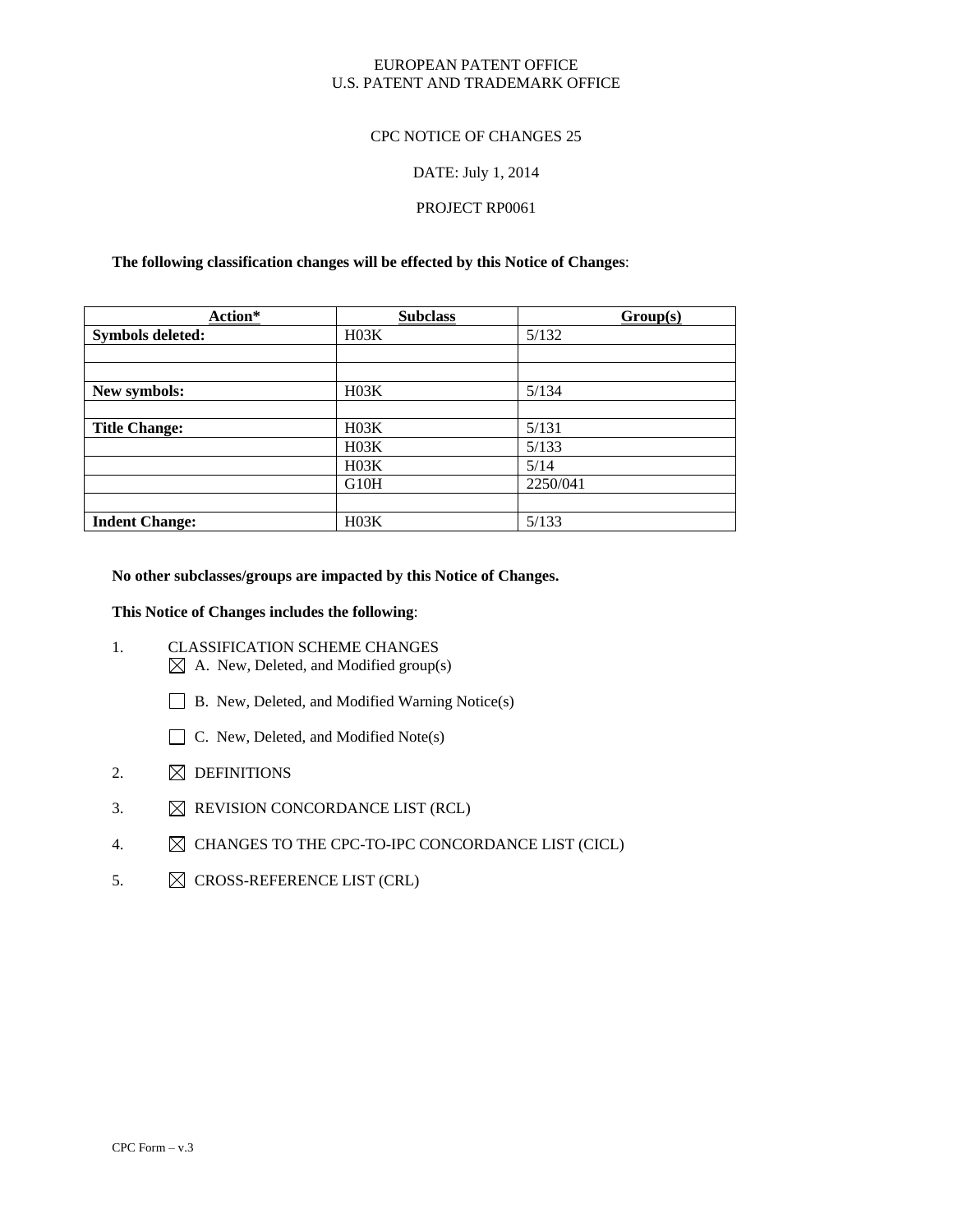### DATE: July 1, 2014

## PROJECT RP0061

## 1. CLASSIFICATION SCHEME CHANGES

### A. New, Deleted, and Modified group(s)

## **SUBCLASS H03K - PULSE TECHNIQUE**

| Type*        | <b>Symbol</b> | <b>Indent</b><br><b>Level</b> | <b>Title</b>                                                                                                                                                                                                                      |
|--------------|---------------|-------------------------------|-----------------------------------------------------------------------------------------------------------------------------------------------------------------------------------------------------------------------------------|
| $\mathbf{U}$ | G10H2250/00   |                               | Aspects of algorithms or signal processing methods without<br>intrinsic musical character, yet specifically adapted for or<br>used in electrophonic musical processing (methods with<br>intrinsic musical character G10H 2210/00) |
| M            | G10H2250/041  |                               | Delay lines applied to musical processing (reverberation effects<br>G10H 2210/281; time-delay networks H03H 9/30; chain of<br>active-delay devices H03K 5/133)                                                                    |
| $\mathbf{U}$ | H03K 5/00     |                               | Manipulation of pulses not covered by one of the other main<br>groups of this subclass (circuits with regenerative action<br>H03K 3/00, H03K 4/00; by the use of non-linear magnetic or<br>dielectric devices H03K 3/45)          |
| $\mathbf{U}$ | H03K 5/13     | 1                             | Arrangements having a single output and transforming input<br>signals into pulses delivered at desired time intervals<br>({measuring time intervals using electronic timing, e.g.<br>counting means G04F1/005 })                  |
| M            | H03K 5/131    | $\overline{2}$                | Digitally controlled                                                                                                                                                                                                              |
| D            | H03K 5/132    | $\overline{2}$                | <administrative 133="" 5="" h03k="" to="" transfer=""></administrative>                                                                                                                                                           |
| $\mathbf C$  | H03K 5/133    | $\mathfrak{D}$                | using a chain of active-delay devices<br><administrative 134="" 5="" existing="" h03k="" inventory="" of="" to="" transfer=""></administrative>                                                                                   |
| N            | H03K 5/134    | 3                             | with field-effect transistors                                                                                                                                                                                                     |
| M            | H03K 5/14     | 2                             | by the use of delay lines (H03K 5/133 takes precedence)                                                                                                                                                                           |

 $*N$  = new entries, C = entries with modified file scope, M = subclasses or groups do not impact the file scope,  $D =$  deleted entries,  $U =$  entries that are unchanged, but presented in order to show the hierarchy of the scheme to simplify understanding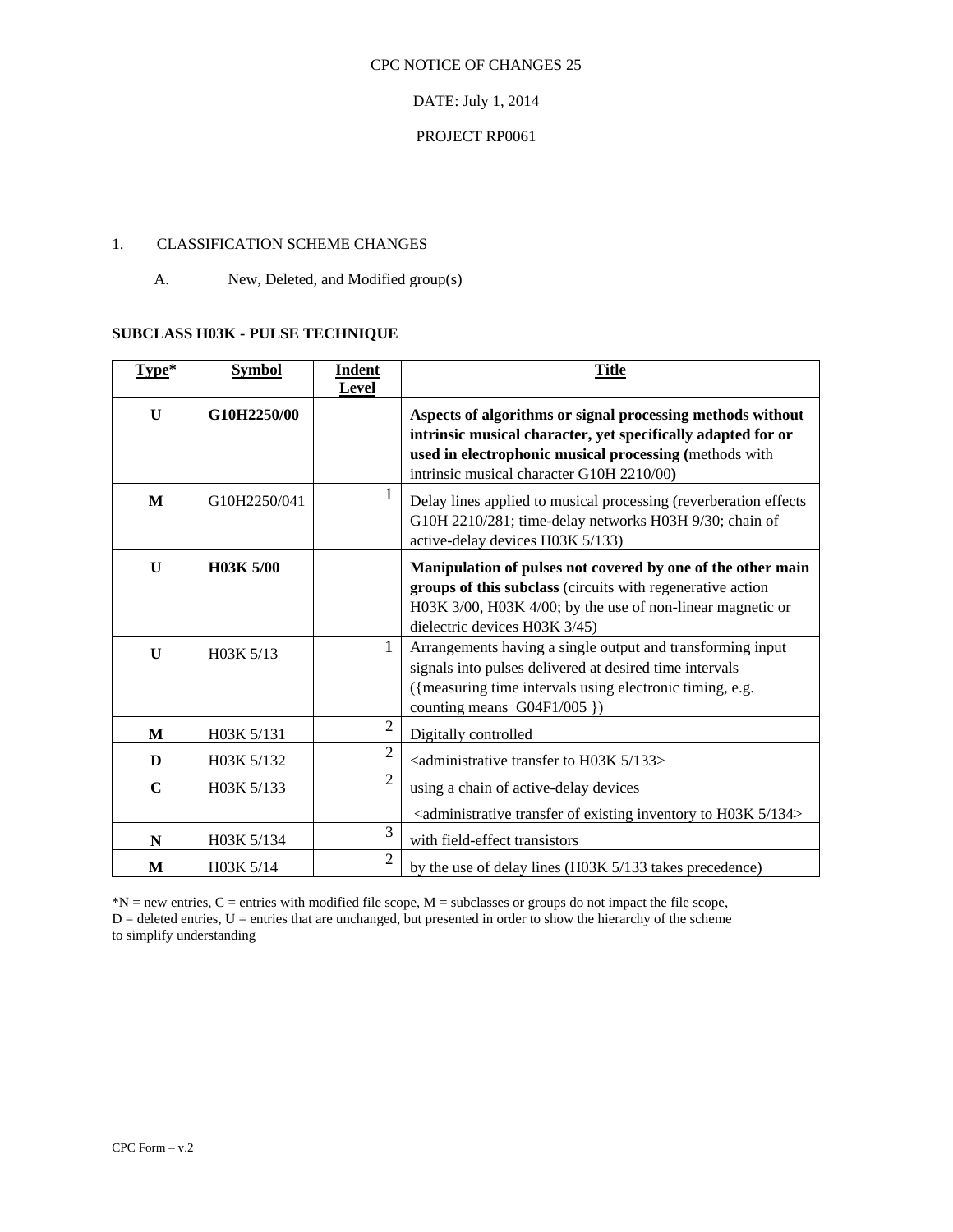DATE: July 1, 2014

### PROJECT RP0061

2. DEFINITIONS

# **G01R29/02**

# **References relevant to classification in this group**

*This group does not cover:*

| Measuring peak values                                         | GG1R19/04 |
|---------------------------------------------------------------|-----------|
| Clock generators with changeable/programmable clock frequency | G06F1/08  |
| Manipulating pulses using a chain of active delay devices     | H03K5/133 |
| Monitoring pattern of pulse trains                            | H03K5/19  |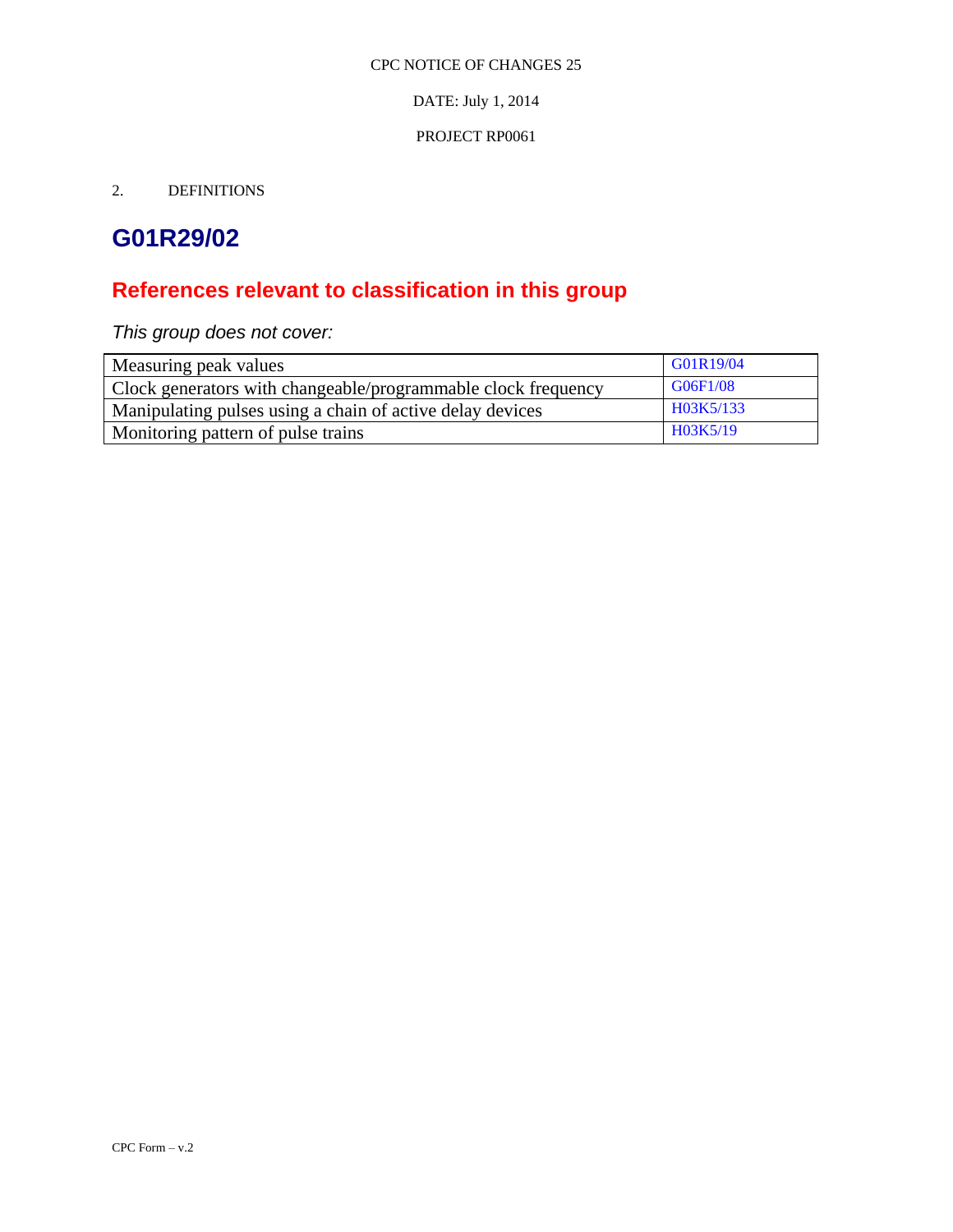# DATE: July 1, 2014

### PROJECT RP0061

# 3. REVISION CONCORDANCE LIST (RCL)

| <b>From CPC Symbol</b> | <b>To CPC Symbol</b> |
|------------------------|----------------------|
| H03K 5/132             | H03K 5/133           |
| H03K 5/133             | H03K 5/134           |
|                        |                      |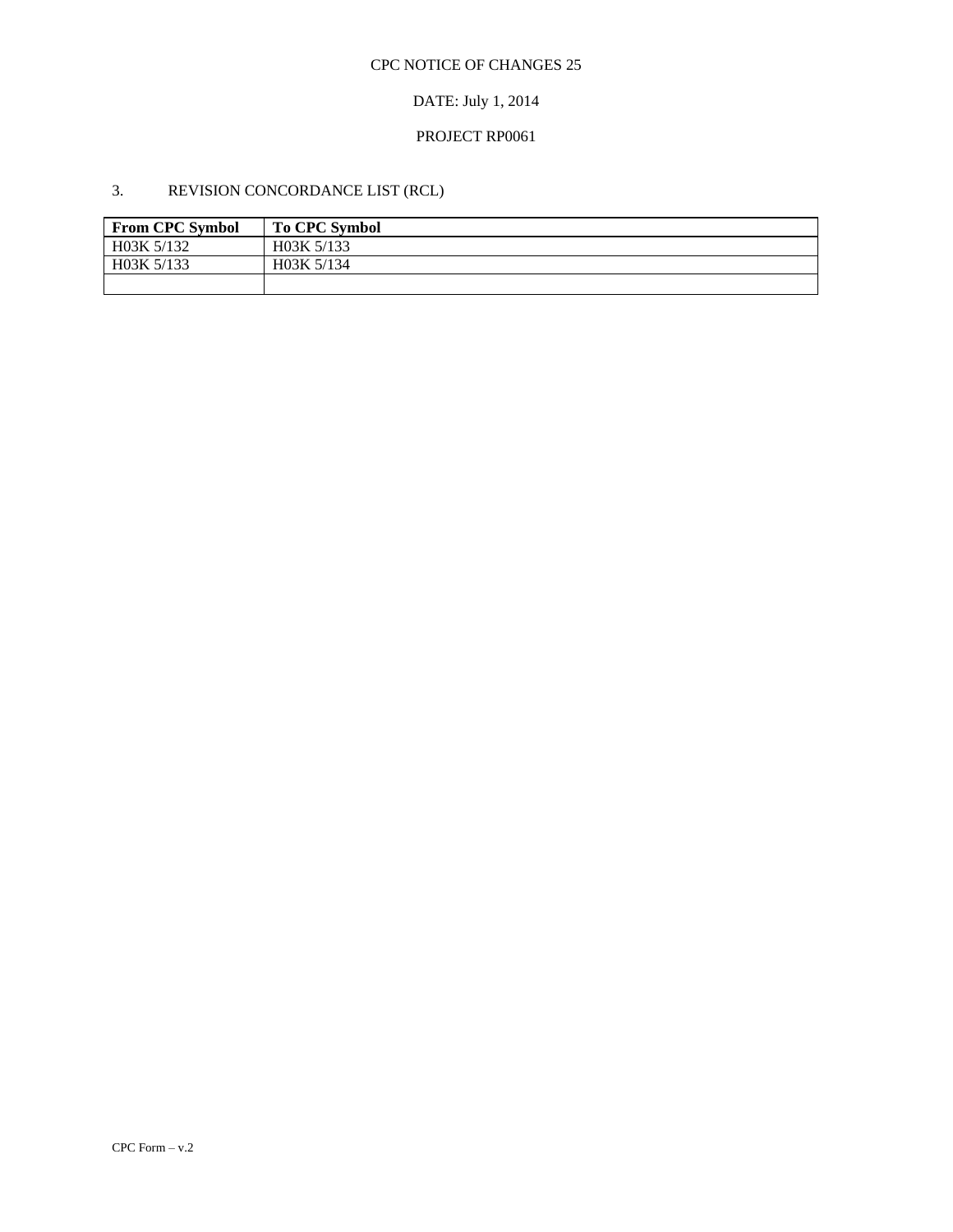# DATE: July 1, 2014

### PROJECT RP0061

## 4. CHANGES TO THE CPC-TO-IPC CONCORDANCE

| CPC        | IPC                     | Action              |
|------------|-------------------------|---------------------|
| H03K 5/132 |                         | delete entire entry |
| H03K 5/134 | H <sub>0</sub> 3K 5/134 | Add                 |